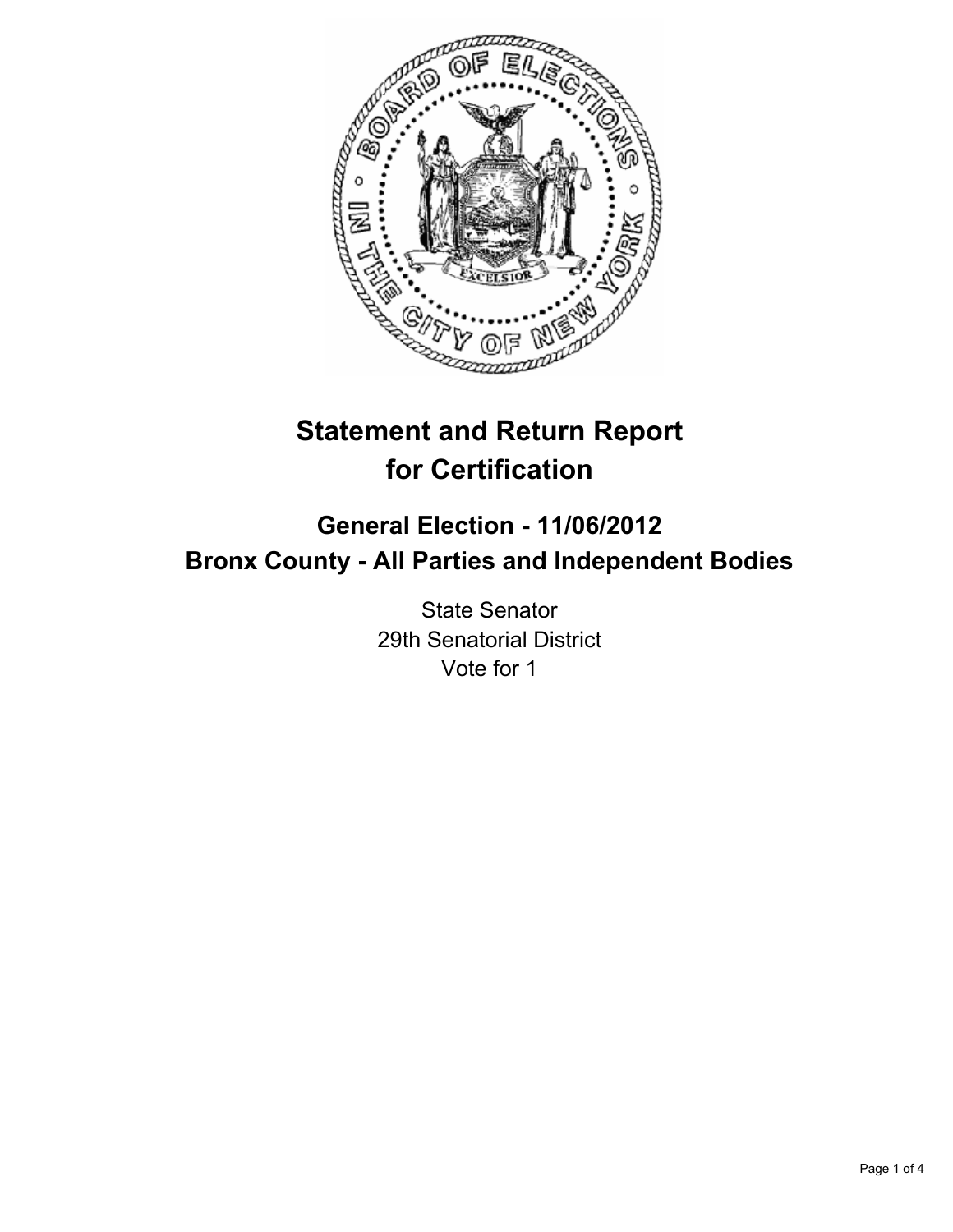

### **Assembly District 77**

| <b>PUBLIC COUNTER</b>                                    | 17,133 |
|----------------------------------------------------------|--------|
| <b>EMERGENCY</b>                                         | 0      |
| ABSENTEE/MILITARY                                        | 314    |
| <b>FEDERAL</b>                                           | 31     |
| <b>SPECIAL PRESIDENTIAL</b>                              |        |
| <b>AFFIDAVIT</b>                                         | 2,836  |
| <b>Total Ballots</b>                                     | 20,315 |
| Less - Inapplicable Federal/Special Presidential Ballots | (32)   |
| <b>Total Applicable Ballots</b>                          | 20,283 |
| JOSE M. SERRANO (DEMOCRATIC)                             | 16,854 |
| ROBERT GOODMAN (CONSERVATIVE)                            | 169    |
| JOSE M. SERRANO (WORKING FAMILIES)                       | 181    |
| THOMAS SIRACUSE (GREEN)                                  | 51     |
| LA MARR JOHNSON (WRITE-IN)                               | 1      |
| <b>Total Votes</b>                                       | 17,256 |
| Unrecorded                                               | 3,027  |

#### **Assembly District 79**

| <b>PUBLIC COUNTER</b>                                    | 0        |
|----------------------------------------------------------|----------|
| <b>EMERGENCY</b>                                         | 0        |
| ABSENTEE/MILITARY                                        | 0        |
| FEDERAL                                                  | 0        |
| <b>SPECIAL PRESIDENTIAL</b>                              | 0        |
| <b>AFFIDAVIT</b>                                         | 0        |
| <b>Total Ballots</b>                                     | 0        |
| Less - Inapplicable Federal/Special Presidential Ballots | 0        |
| <b>Total Applicable Ballots</b>                          | 0        |
| JOSE M. SERRANO (DEMOCRATIC)                             | 0        |
| ROBERT GOODMAN (CONSERVATIVE)                            | 0        |
| JOSE M. SERRANO (WORKING FAMILIES)                       | 0        |
| THOMAS SIRACUSE (GREEN)                                  | $\Omega$ |
| <b>Total Votes</b>                                       | 0        |
|                                                          |          |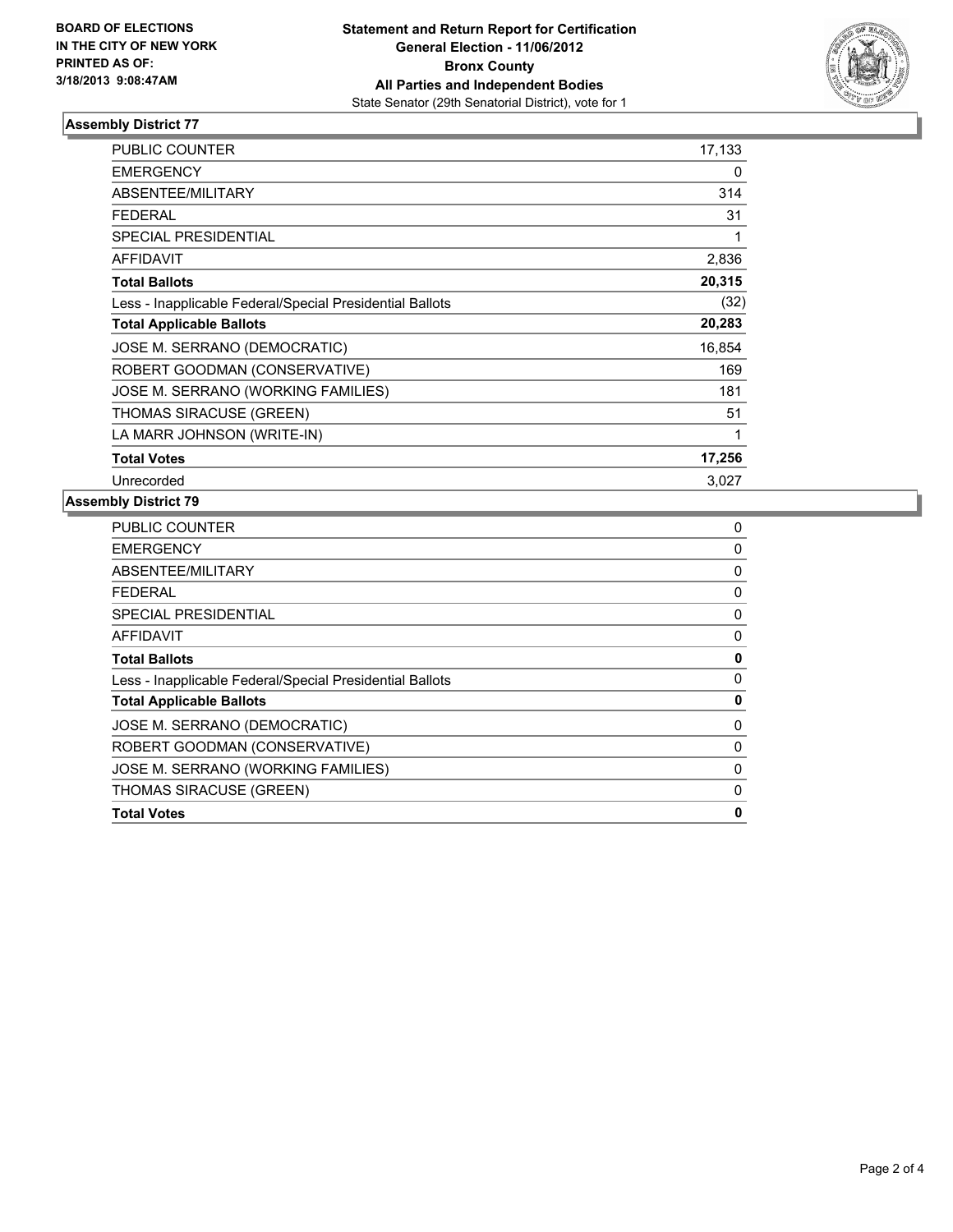

#### **Assembly District 84**

| <b>PUBLIC COUNTER</b>                                    | 22,526 |
|----------------------------------------------------------|--------|
| <b>EMERGENCY</b>                                         | 0      |
| <b>ABSENTEE/MILITARY</b>                                 | 316    |
| <b>FEDERAL</b>                                           | 40     |
| <b>SPECIAL PRESIDENTIAL</b>                              | 0      |
| <b>AFFIDAVIT</b>                                         | 3,151  |
| <b>Total Ballots</b>                                     | 26,033 |
| Less - Inapplicable Federal/Special Presidential Ballots | (40)   |
| <b>Total Applicable Ballots</b>                          | 25,993 |
| JOSE M. SERRANO (DEMOCRATIC)                             | 21,316 |
| ROBERT GOODMAN (CONSERVATIVE)                            | 316    |
| JOSE M. SERRANO (WORKING FAMILIES)                       | 339    |
| <b>THOMAS SIRACUSE (GREEN)</b>                           | 120    |
| CARMEN SANTIAGO (WRITE-IN)                               | 1      |
| UNATTRIBUTABLE WRITE-IN (WRITE-IN)                       | 5      |
| <b>Total Votes</b>                                       | 22,097 |
| Unrecorded                                               | 3,896  |

#### **Assembly District 86**

| <b>PUBLIC COUNTER</b>                                    | 2,613 |
|----------------------------------------------------------|-------|
| <b>EMERGENCY</b>                                         | 0     |
| ABSENTEE/MILITARY                                        | 51    |
| FEDERAL                                                  | 10    |
| <b>SPECIAL PRESIDENTIAL</b>                              | 0     |
| <b>AFFIDAVIT</b>                                         | 433   |
| <b>Total Ballots</b>                                     | 3,107 |
| Less - Inapplicable Federal/Special Presidential Ballots | (10)  |
| <b>Total Applicable Ballots</b>                          | 3,097 |
| JOSE M. SERRANO (DEMOCRATIC)                             | 2,591 |
| ROBERT GOODMAN (CONSERVATIVE)                            | 28    |
| JOSE M. SERRANO (WORKING FAMILIES)                       | 35    |
| <b>THOMAS SIRACUSE (GREEN)</b>                           | 9     |
| <b>Total Votes</b>                                       | 2,663 |
| Unrecorded                                               | 434   |